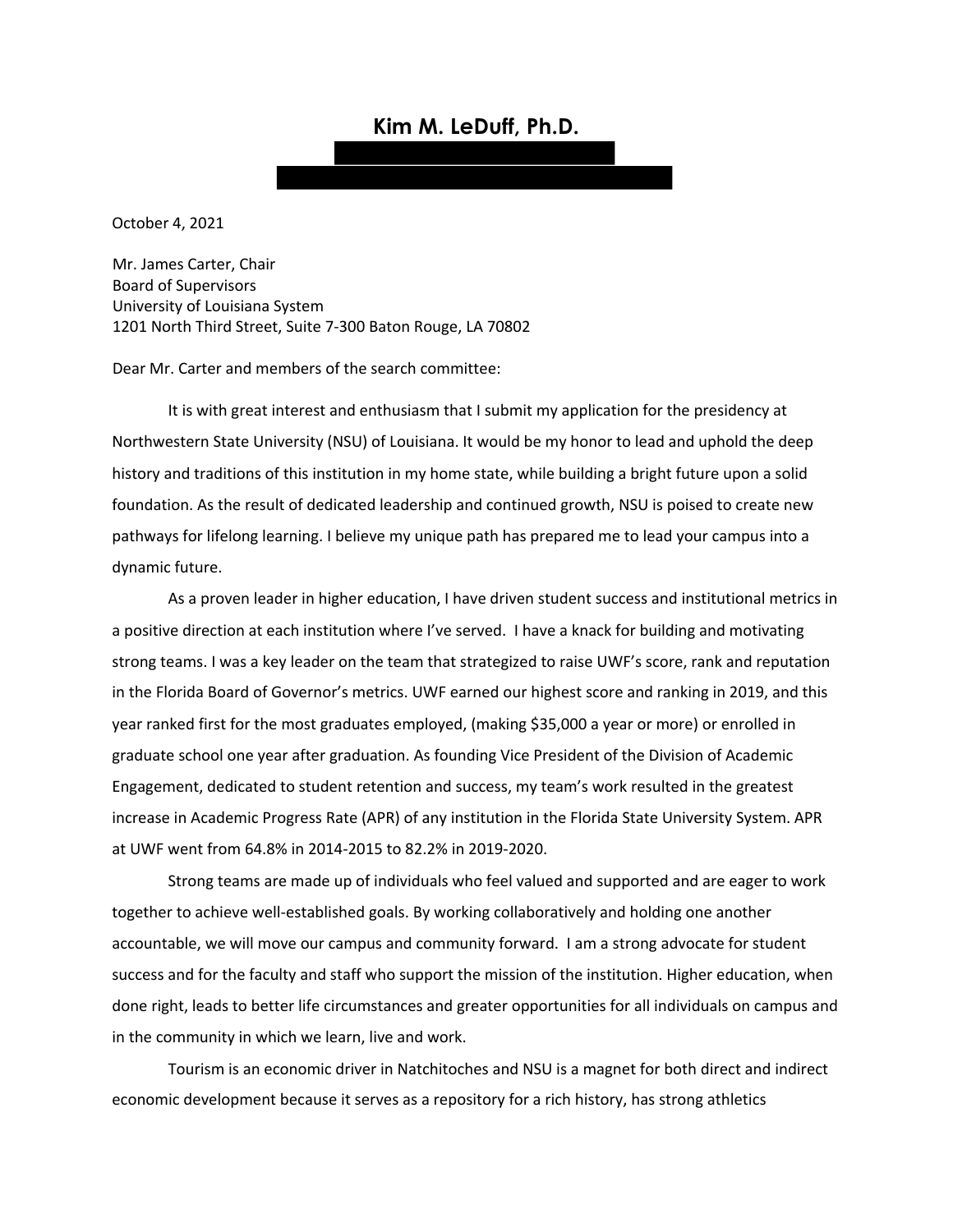programs, and boasts an outstanding School of Creative and Performing Arts. While at UWF, I witnessed the economic impact first-hand with the initiation and evolution of Division II football. It elevated the reputation of both academic and athletic programs, resulted in greater spending in town on game days, and gave the community a point of pride. Winning the Division II championship gave us a new opportunity to showcase our academic and extracurricular programs and the achievements of our students and faculty on a national stage.

I believe NSU is well positioned to strengthen the marketing of these assets to bolster interest in the university, the city and the region. As a communicator, I understand the importance of marketing to improve visibility and recognition. At UWF, I collaborated with the President's Office and University Communications to align the university's overall marketing and communication plan to improve brand recognition for the university and expanded our reach and reputation in key geographic areas.

As the university considers the future and enrollment growth in a challenging environment, it is important to establish multiple pathways for students at all stages. I am pleased to see how advanced NSU is with online education. I believe it is essential to think beyond traditional degree programs and create opportunities for our students to be lifelong learners. We can support students beyond graduation as they upskill and retool over the course of their careers. Universities of the future need to plan creatively for credentialing and certificate programs that meet workforce demand as new skills, knowledge and training are required.

Cybersecurity at UWF serves as one example of how we identified a need and saw an opportunity to contribute to economic growth and development in our community: There were many high paying entry level cybersecurity jobs going unfilled in the region. Strong military presence in our area meant that we had individuals with proper clearance and interest, and that perhaps we could support education and skill development. Computer Science faculty led the charge and in a few short years, the program gained national attention, resulting in the National Security Agency funding a twoyear, \$6 million grant, to establish a workforce development program. The National Security Agency and the Department of Homeland Security also designated UWF as a National Center of Academic Excellence in Cyber Defense Education. I am well aware of similar efforts in Bossier City and know that NSU has partnered with other institutions in the region to support the Cyber Center Hub of North Louisiana. I see partnerships like this one and the NSU-Barksdale campus, as examples of fertile ground for expansion and new opportunities for economic development in the region. Partnerships like these expand opportunities for interdisciplinary research and set the stage for new degree programs and career paths.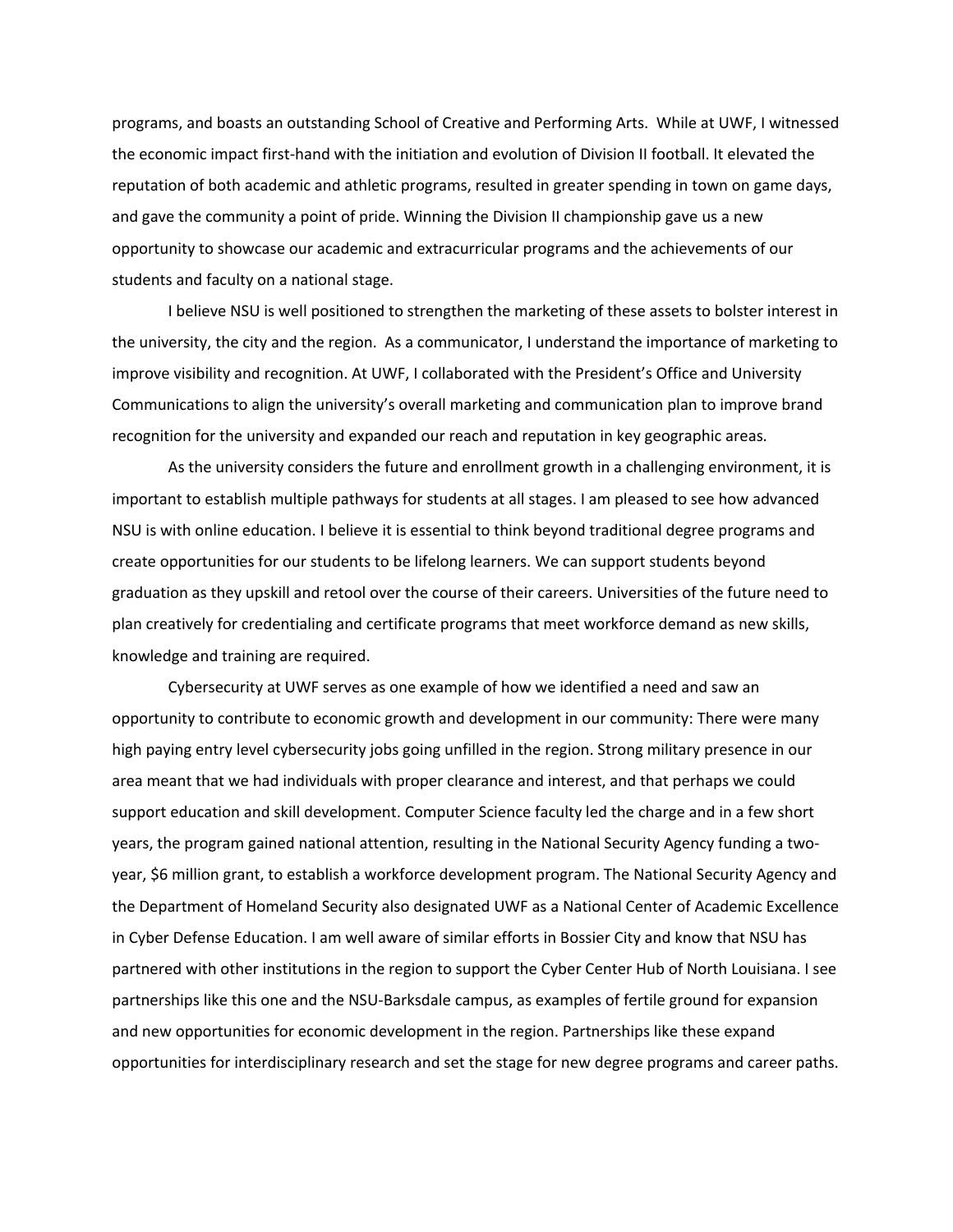Growth and development require appropriate resources. As NSU's president, I would make every effort to focus on fundraising and friend-raising —areas in which I have considerable experience. Donors and potential donors need to see the impact of their gifts at work. At the University of Southern Mississippi, I collaborated with the Development Office to establish the Journalism and Communication Hall of Fame and an Alumni Advisory Board. At UWF, I served on the 50th Anniversary Cabinet. Our 50th Anniversary Capital Campaign raised \$64.4 million from over 20,000 donors. I have also been awarded grants to support student success. I collaborated with *Take Stock in Children* (a state-wide program for high school students) to write a grant proposal that resulted in \$300,000 to develop *Take Stock Collegiate Scholars* at UWF. It served as a model for other universities across the state. I also worked with my staff to successfully acquire two Trio Student Support Services Grants (\$1.4 million, each).

Over the last few years, I have learned that even the best plans can sometimes get interrupted by Mother Nature. After navigating hurricanes and continuing to navigate a global pandemic, I know how to confidently lead through crisis. Responding to these unfortunate events requires gathering the right people at the table, swift and thoughtful decision making, and pivoting when needed to deliver mission-critical services to our campus community. We should also serve as good stewards to the surrounding community. While the global pandemic has been a major challenge for universities across the country, the silver lining is that it has allowed us to test ideas and practices that many have theorized about for a long time. As president, I would work with the campus community to reflect on lessons learned during this period that will help us moving forward.

As a leader, I have demonstrated how a natural commitment to inclusive practices leads to greater learning, stronger partnerships, and improved outcomes for everyone. If offered the opportunity, I will lead with that same spirit of collaboration and unity at NSU. If ever there was a time to infuse inclusive excellence in higher education, it is now. I eagerly anticipate discussing my candidacy with you.

Sincerely,

Zim M. Letty

Kim M. LeDuff, Ph.D. Vice President, Division of Academic Engagement and Student Affairs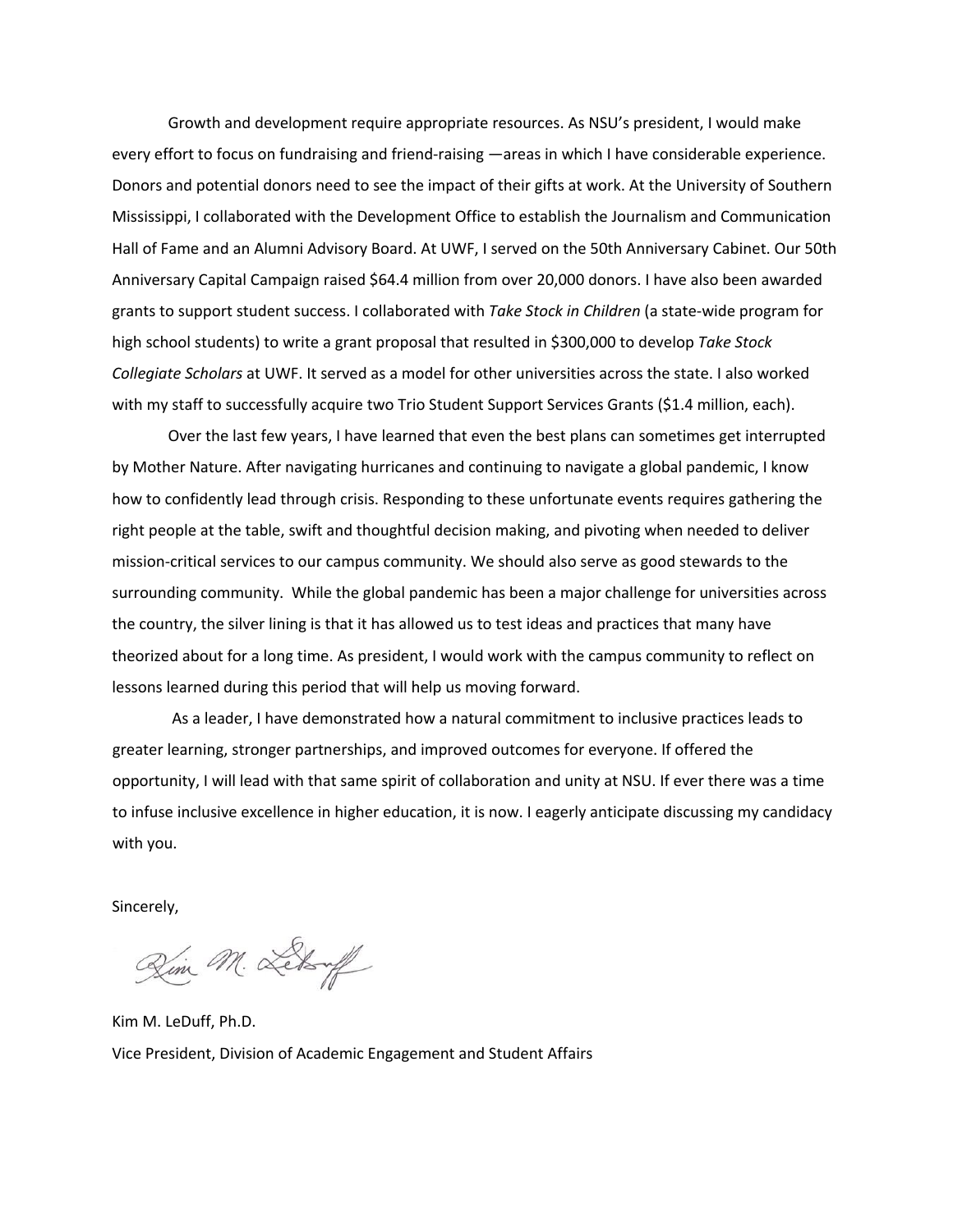# **Kim M. LeDuff, Ph.D.**

### **Administrative Appointments:**

### *University of West Florida, Pensacola*

| Vice President, Division of Academic Engagement and Student Affairs     | 2019-present |
|-------------------------------------------------------------------------|--------------|
| Chief Diversity Officer (CDO)                                           | 2013-present |
| Vice President, Division of Academic Engagement & CDO                   | 2017-2019    |
| Dean and Associate Vice Provost of University College & CDO             | 2016-2017    |
| Associate Vice Provost for Equity, Diversity, and International Affairs |              |
| & CDO                                                                   | 2013-2015    |
| <b>University of Southern Mississippi, Hattiesburg</b>                  |              |
| School of Mass Communication and Journalism                             |              |
| Interim Director                                                        | 2012-2013    |
| <b>Associate Director</b>                                               | 2010-2012    |
| <b>Assistant Director</b>                                               | 2008-2010    |
| <b>Education:</b>                                                       |              |
| Ph.D., Mass Communication                                               | 2007         |
| <b>Indiana University, Bloomington</b>                                  |              |
| Dissertation: Tales of Two Cities: How Race and Crime Intersect         |              |
| on Local TV News in New Orleans and Indianapolis                        |              |
| M.A., Journalism                                                        | 1997         |
| <b>University of Maryland, College Park</b>                             |              |
| <b>B.A., Mass Communication</b>                                         | 1996         |
| Xavier University of Louisiana, magna cum laude                         |              |

#### **Leadership Development:**

*Fundraising Management Certificate***,** Indiana University-Purdue University at Indianapolis (IUPUI), *2019*

*Institute for Education Management* (IEM), Harvard Graduate School of Education, *2016 Spectrum Aspiring Leaders Program***,** American Council of Education, *2016 Institute for Future Presidents***,** Higher Education Leadership Foundation, *2015 Scripps Howard Academic Leadership Academy***,** Louisiana State University, *2012*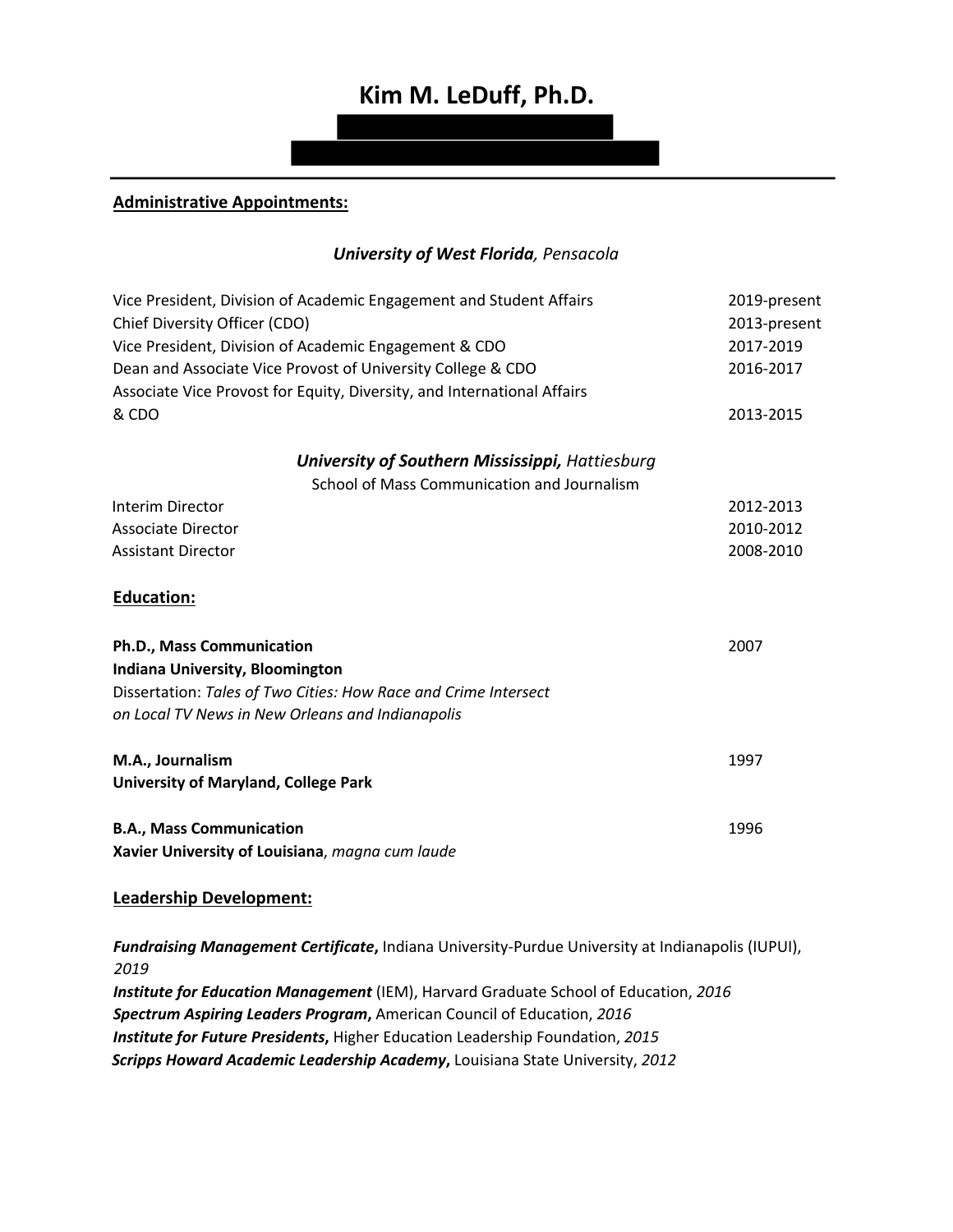## **Administrative Experience:**

#### **University of West Florida, Pensacola**

*The University of West Florida (UWF) is a public, regional comprehensive university established in 1963 as a member institution of the State University System (SUS) of Florida. Enrollment is 13,000 students. There are five colleges: Arts; Social Sciences and Humanities; Business; Education and Professional Studies; Usha Kundu, MD, College of Health; and the Hal Marcus College of Science and Engineering, with over 70 undergraduate and graduate programs. U.S. News and World Report ranks UWF in the Top 15 Public Schools in the Regional South.* 

# **2019 – present Vice President, Division of Academic Engagement and Student Affairs (DAESA) & Chief Diversity Officer**

*In 2019, the president merged the divisions of Academic Engagement and Student Affairs, promoting me to vice president of the newly formed division.* 

#### *Primary Responsibilities*

- Oversee the following units in addition to those housed within Academic Engagement: Admissions, Dean of Students, Office of Student Rights and Responsibilities, Student Involvement, Student Government Association, The Commons and Conference Center, The Child Care Center, Counseling and Psychological Services, The Health Center, Recreation and Wellness
- Supervise two associate vice presidents, 10 executive directors, and approximately 150 employees
- Manage the largest division on campus with a budget of over \$16 million

## *Major Accomplishments*

- Efforts of my team led to a 23.9% increase in Academic Progress Rate (APR) in the Florida Board of Governors' metrics over the course of five years. Our APR increased from 64.8% in 2014-15 to 80.3% in 2018-19, the highest increase of any institution in the SUS system.
- UWF had the highest rate of graduates employed or enrolled in graduate school in the state university system in 2020.
- Six-time winner of the Higher Education Excellence in Diversity (HEED) Award from *Insight Into Diversity* magazine.
- Collaborated with University Communications to develop an improved branding campaign for Admissions that better aligns with the university's brand and image
- Diversity and inclusion strategic planning and convening the President's Council on Diversity and Inclusion
- Increased the diversity of the incoming first time in college (FTIC) cohort by 5% in the first year of managing Admissions
- Admissions team established five new partnerships with state colleges for transfer admissions and created a transfer student support program
- Established relationships with international recruiters and guided collaboration between International Affairs and Admissions to improve the international admissions process
- Exceeded the housing goal (98%) for the first time in five years through increased marketing and leveraging financial aid packaging to encourage on-campus living; maintained a 79% occupancy rate during the pandemic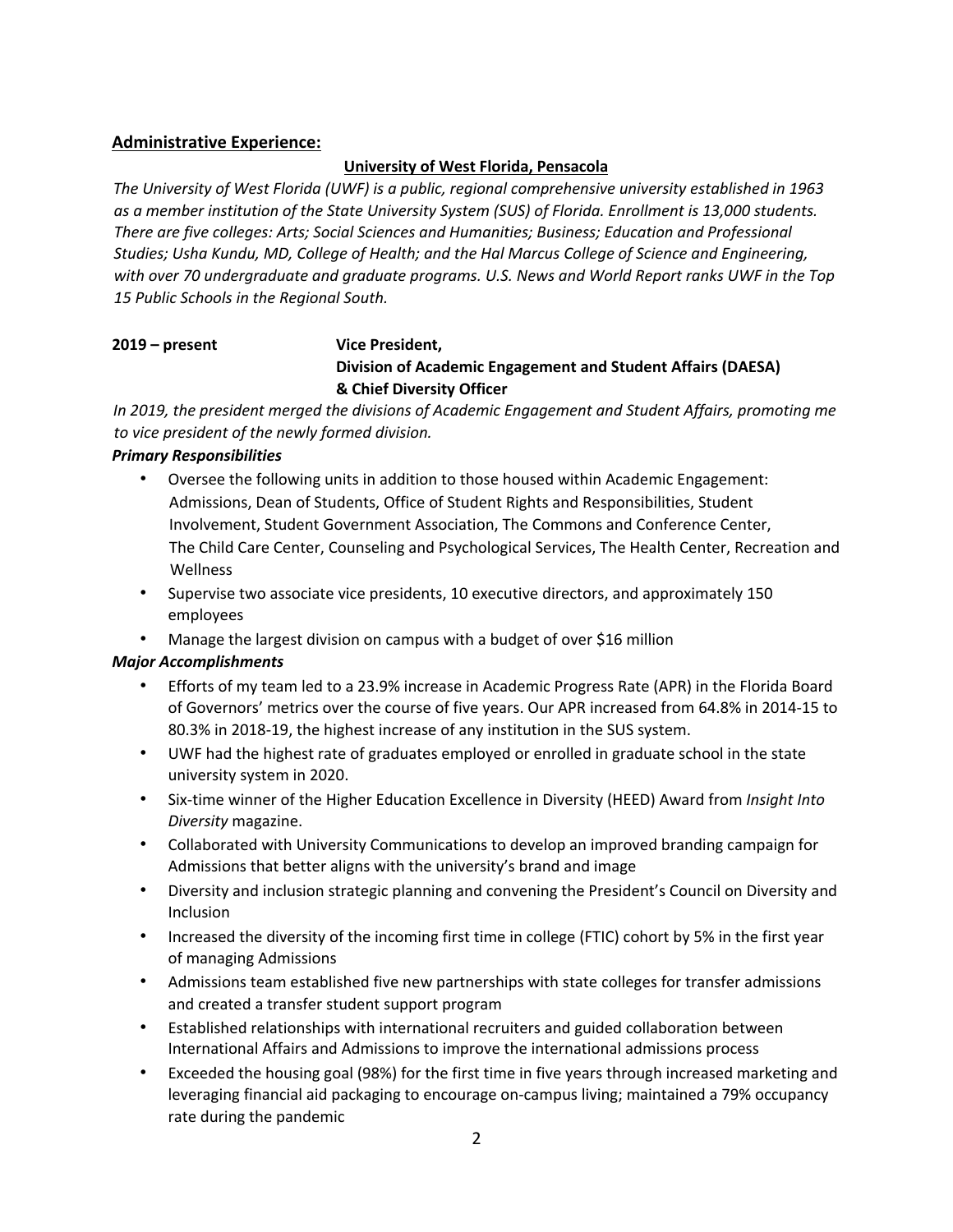- Established a micro-internship program through the Career Development office in response to Covid-19
- Transitioned all student support services online seamlessly by requiring DAESA executive directors to present plans for increased online delivery of services
- Partnered with Pensacola Mardi Gras to celebrate and educate our campus on the history of the tradition and brought the first parade to campus
- Renewed the Trio Student Support Services Grant for another five years
- Collaborated with a university-wide committee to establish the university's Electronic Information Technology Accessibility Policy
- Worked with Title IX unit and general counsel updating university policies to reflect changes in Title IX

# **2017 – 2019 Vice President, Division of Academic Engagement & Chief Diversity Officer**

*Appointed by the president to establish the Division of Academic Engagement, created to unify student support services and high-impact learning opportunities. As founding vice president, initially reported to the provost and subsequently directly to the president. Inclusive excellence is at the heart of the division's mission.* 

## *Primary Responsibilities*

- Supervise the following units: Kugelman Honors Program, Center for Academic Success (First Year Advising), Tutoring and Learning Resources, Student Accessibility Resources, Testing Services, Career Development and Community Engagement, High Impact Learning/Quality Enhancement Plan, Diversity Programs, Title IX, EO, International Affairs, Study Abroad, Intensive English Program, Japan Center/Japan House/Florida-Japan Linkage, Confucius Institute (2014-2018) and Florida-China Linkage, Retention Programs–Dive Deep First Year Experience, Grit Summer Bridge Program, Returning in Search of Excellence (RISE), Foundations for Academic Success, Take Stock Collegiate Scholars, Trio Student Support Services, Divisional Assessment, Marketing and Communications
- Worked with the associate vice president, five executive directors, and approximately 75 employees
- Managed budget of \$7 million

## *Major Accomplishments*

- Serve on the "War Room Team" responsible for leading UWF to score in the top three on Florida Board of Governors' metrics, moving the institution's ranking from last to third in the state
- Secured \$300,000 grant partnership with Gulf Power to create Take Stock Collegiate Scholars, which became a model program for other SUS institutions
- My Accessibility Resources team established award-winning Argos for Autism Program
- Created the Trailblazer Awards in partnership with Epps Christian Center to recognize unsung heroes in the Pensacola community during Black History Month
- Established new Living Learning Communities through collaboration with Housing and Residence Life and Retention Services
- Led units in the division to increases in Academic Progress Rate, four- and six-year graduation rates, and employment or enrollment in post-graduate educational programs
- Worked with academic colleges through the Advising Council to establish improved university advising policies and procedures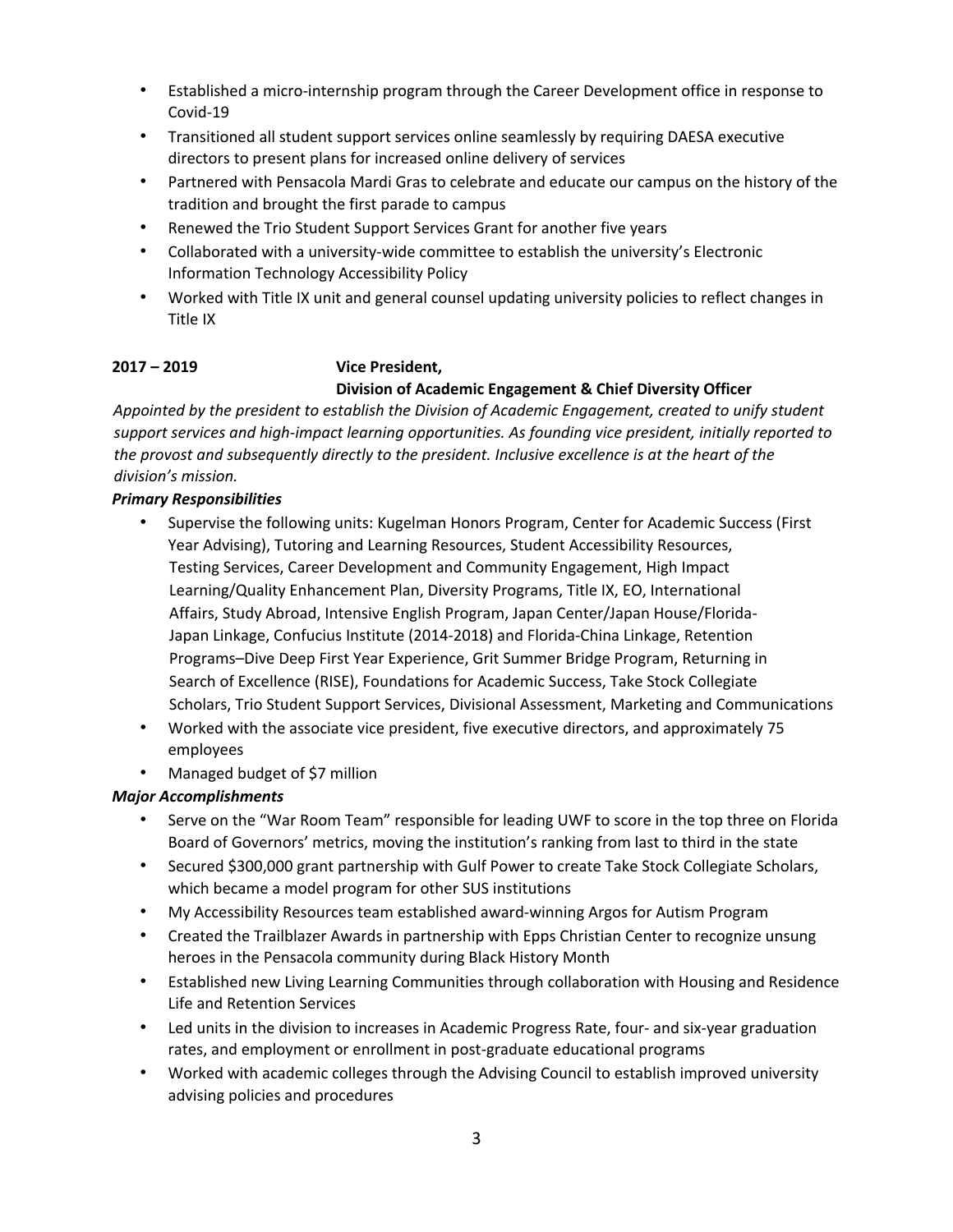- Coordinated with the Innovation Institute to transform UWF's Cross Cultural Competence Program into a free Massive Open Online Course (MOOC)
- Moved the Grit Summer Bridge Program, a program to help students with the minimum qualifications for admission to achieve academic success, to fall semester, improving experiences of at-risk students and allowing them to transition to university life with their peers
- Collaborated with the director of Kugelman Honors Program to revamp the curriculum, diversify student participation, increase study abroad participation, and offer college level honors courses for STEM students

# **2016 – 2017 Dean and Associate Vice Provost, University College & Chief Diversity Officer**

*The University College at UWF was established as the home for all incoming first-time-in-college (FTIC) students and offered support services as well as high impact learning opportunities for all undergraduate students.* 

# *Primary Responsibilities*

- Supervised the following units: Kugelman Honors Program, General Education, First Year Advising Center, Equity and Diversity, Trio/Student Support Services, Academic Center for Excellence (ACE), International Programs, Intensive English Program, Japan Center/Japan House/Florida-Japan Linkage, Confucius Institute and Florida-China Linkage, Study Abroad, Equal Opportunity Office, ADA Employees, Quality Enhancement Plan
- Oversaw three assistant and associate deans and approximately 50 employees
- Managed budget of \$4 million

# *Major Accomplishments*

- Worked with Academic Affairs, the academic colleges, and Human Resources to establish a professional career trajectory for academic advisors and establish equitable salaries for advisors across campus
- Revamped the Academic Advising Council to ensure all advisors were in communication and working toward improving student success
- Revised the Foundations for Academic Success course curriculum
- Coordinated with Enrollment Affairs to add EAB Student Success Collaborative Software to improve lines of communication for faculty, academic advisors, and students
- Established the following student support programs:

**Returning in Search of Excellence (RISE)**–FTIC students who earn below a 2.0 after the first semester have the opportunity to get back on track with support from an academic success coach and peer support. In the first two years, more than 50% of participants achieved above a 2.0 after engaging in the program.

**Dive Deep First Year Experience**–FTIC students learn to navigate university life socially and academically through a "common listen" and series of programming throughout the first year.

**Grit Summer Bridge Program**–designed to help incoming FTIC students get a jump start the summer before their first academic year by taking two courses, assigning each a success coach, and acclimating them to support services on campus. In the first year, all Grit participants finished their first semester in good academic standing.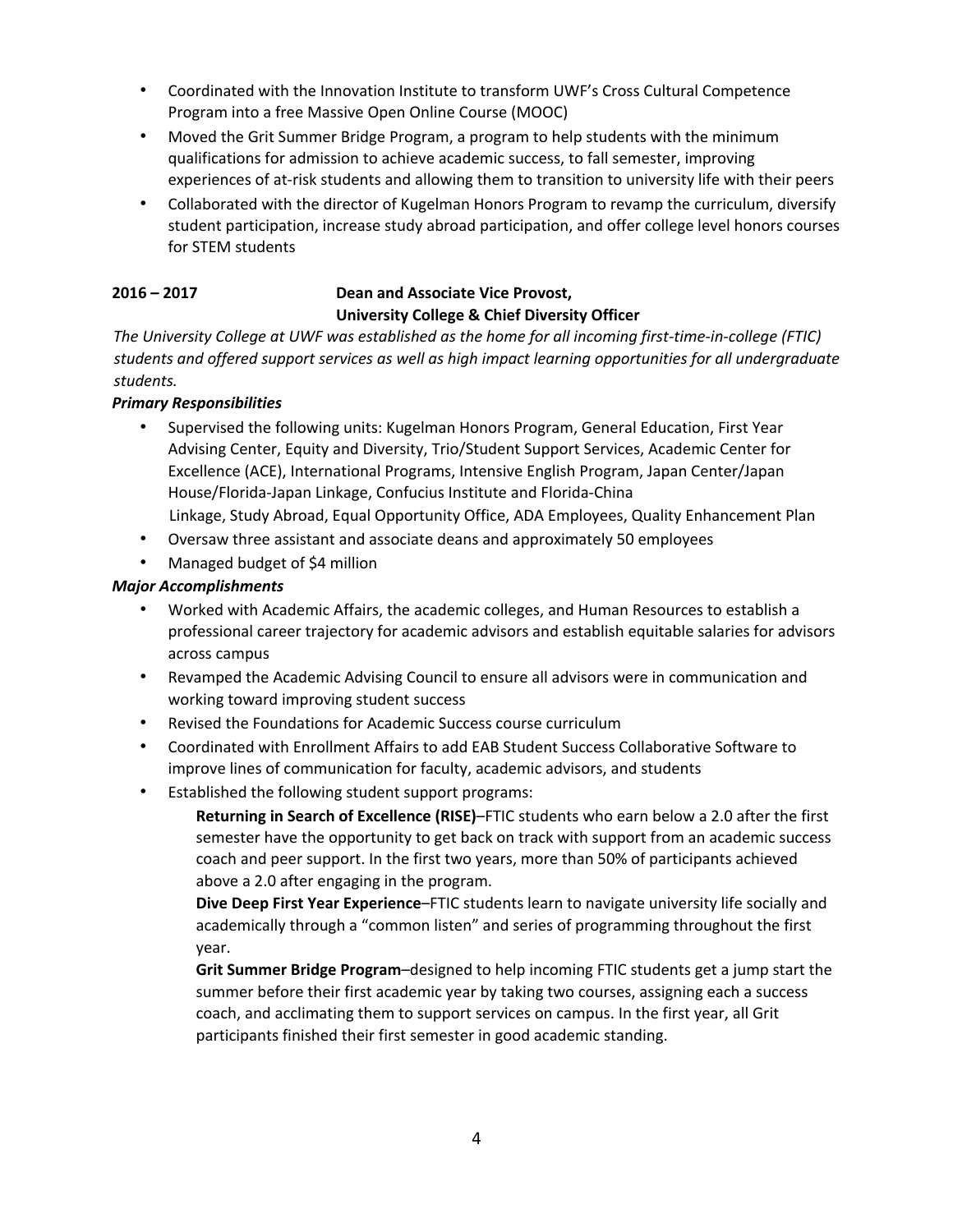# **2013 – present Chief Diversity Officer & Associate Vice Provost for Equity, Diversity, and International Affairs**

*The Office of Equity, Diversity, and International Affairs is dedicated to creating a culture of awareness, acceptance, and respect on the campus of University of West Florida. All programs and services were designed to fulfill the goals outlined in the UWF Diversity Plan. Led the process of drafting the university's first comprehensive diversity and inclusion plan.* 

# *Primary Responsibilities*

- Coordinated diversity and inclusion efforts university-wide and focused on community relations
- Supervised the following units:  $21<sup>st</sup>$  Century Scholars, Trio/Student Support Services, Academic Center for Excellence (ACE), International Programs, Intensive English Program, Florida-Japan Linkage, Florida-China Linkage, Confucius Institute, Study Abroad, Equal Opportunity Office, UWF Men's Empowerment Network (UWF MEN), Professionally Empowered and Ready for Life (PEARL) Women's Program
- Managed a team of three directors and approximately 30 employees
- Managed budget of \$2 million

# *Major Accomplishments*

- Collaborated with the President's Council on Diversity and Inclusion to craft and implement the university's first comprehensive multi-year Diversity Plan
- Increased study abroad participation on campus by 300% by supporting new partnerships and promotional programs
- Renewed \$1.4 million Trio/Student Support Services Grant
- Established the UWF MEN program to offer support to a dwindling male population on campus
- Led the university in earning *Insight into Diversity*'s Higher Education Excellence in Diversity (HEED) award for the first time
- Created the Cross Cultural Competency Program for Faculty and Staff, training completed by almost 100 employees in the first six months

# **University of Southern Mississippi, Hattiesburg**

*The University of Southern Mississippi (USM), founded in 1910, is a public research university with its main campus in Hattiesburg. USM supports four academic colleges and 65 academic majors, enrolling approximately 14,500 undergraduate and graduate students.* 

# **2012 – 2013 Interim Director,**

**School of Mass Communication and Journalism (SMCJ)** 

# *Primary Responsibilities*

- Supervised the 16 faculty and six staff supporting the School of Mass Communication and Journalism (including nine undergraduate majors, the graduate program, film program, and the Student Media Center)
- Served on the College of Arts and Letters Executive Cabinet
- Produced semester course schedules for the school
- Assisted with fundraising efforts for the successful College Hall Building Campaign to transition the school to the university's original building
- Served on the school's Personnel Committee and managed tenure and pre-tenure faculty reviews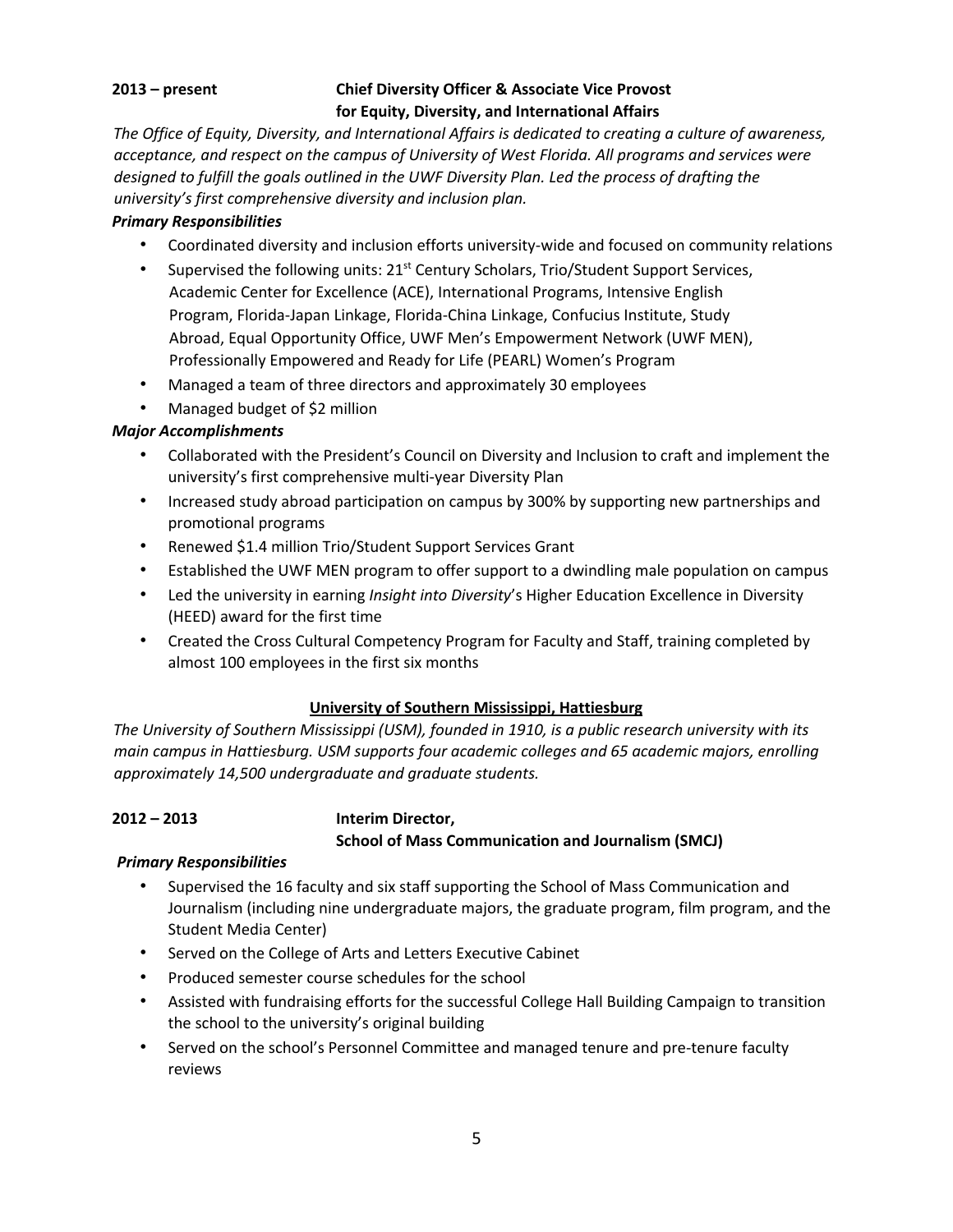#### *Major Accomplishments*

- Advised students in all majors and created improvement contracts with students regarding academic probation and suspension
- Served on the school's Personnel Committee
- As chair of the University Diversity Committee, collaborated with the Director of Equal Employment and Affirmative Action to create the university's first Diversity Plan.
- Coordinated creating a five-year planning document for the school
- Led the faculty to achieve our first overall curriculum revision in at least 8 years

# **2008 – 2012 Associate and Assistant Director, School of Mass Communication and Journalism**

*Initially hired as Assistant Professor of Mass Communication and Journalism. After a successful thirdyear review, promoted to the assistant director of SMCJ. Upon tenure and promotion to associate professor, also promoted to associate director.* 

# *Primary Responsibilities*

- Served on the College of Arts and Letters Executive Cabinet
- Served on College Council to approve curricular and catalog changes
- Assisted the director with departmental administrative responsibilities
- Assisted the director in creating the self-study document for Association for Education in Journalism and Mass Communication (ACEJMC) reaccreditation
- Approved faculty travel
- Produced summer and mini-session schedules for the school
- Coordinated portfolio evaluations at the annual career fair and assessed data for reaccreditation
- Attended meetings of the Mississippi Institutions of Higher Learning Diversity Committee, along with representatives from institutions across the state

## *Major Accomplishments*

- Led the Faculty Diversity Initiative, compiling a report that outlined short- and long-term strategies to increase faculty diversity, in response to a charge from the provost and Director of Equal Employment and Affirmative Action
- Collaborated with the university's Director of Equal Employment and Affirmative Action to write a one-year and five-year Diversity Plan
- Chaired the university's first Diversity Committee
- Featured in a video presented to Mississippi Institutions of Higher Learning in the 2012- 2013 academic year discussing the importance of diversity on USM's campus
- Contributed expertise to the Center for Black Studies as an Advisory Board member, assisting the founding director with planning and programming
- Presented a panel to the National Association for African American Studies about the first Center for Black Studies in the state of Mississippi
- Helped craft a Diversity Plan for SMCJ that was recognized by the Association for Education in Journalism and Mass Communication with an Honorable Mention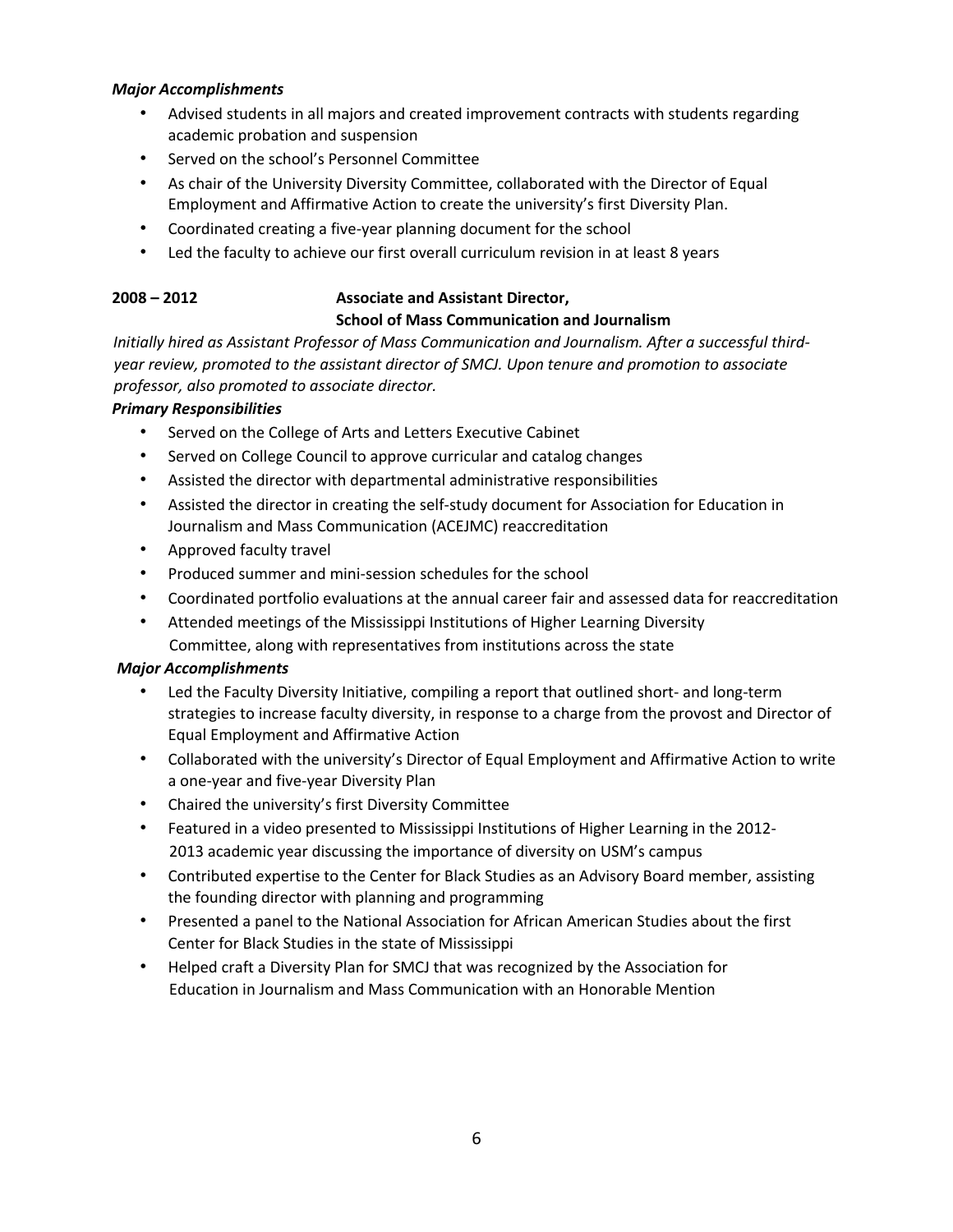### **Awards and Honors:**

- Leadership in Education Award, Greater Pensacola Chamber, Pensacola Area Commitment to Excellence (P.A.C.E) Awards, 2020
- Disrupt HR Speaker (an evening of talks by invited professionals), "Who Are the People in Your Neighborhood? Inclusivity = Excellence," Pensacola, FL, 2019
- Pensacola Power List 100, *In Weekly* magazine, 2017-2019
- Higher Education Excellence in Diversity Award, University of West Florida, 2015-2019
- 40 Under 40 Alumni Award, Xavier University of Louisiana, 2015
- Association for Education in Journalism and Mass Communication Diversity Award, Honorable Mention, University of Southern Mississippi, 2013
- Heart of Hattiesburg: Women of Color Award, Alpha Phi Alpha Fraternity, Inc., 2012
- USM Armstrong-Branch Keynote Lecturer, Race and Representation in Media, Hattiesburg, 2012
- Educator of the Year Award, Mississippi Institutions of Higher Learning Diversity, 2012

#### **Recent Affiliations:**

- Board of Directors, United Way of Northwest Florida, 2020-present
	- Diversity & Inclusion Committee co-chair
	- Marketing and Communication committee member
- Links Incorporated, Pensacola Chapter, 2018-2020
- Fiesta of the Five Flags Pensacola, 2018-2019
- Pensacola African American Heritage Society Board of Directors, 2014-2017
- Escambia County Schools Foundation Board, 2014-2017
- National Association of Diversity Officers in Higher Education (NADOHE), 2013-2017
- Accreditation Site Team Member, Accrediting Council for Education in Journalism and Mass Communication (ACEJMC), 2012-present
- Southern Association of Colleges and Schools Commission on Colleges (SACSCOC) accreditation team training, 2018

#### **Teaching Experience:**

#### *2013 – Present* **Professor of Communication, University of West Florida**

#### *Undergraduate Courses:*

- Minorities and Media
- Leadership in Communication (Study Abroad)

#### *Graduate Courses:*

- Strategic Communication in a Global Society
- Multicultural Affairs for Student Affairs Personnel

#### *Additional Responsibilities:*

• Dissertation committees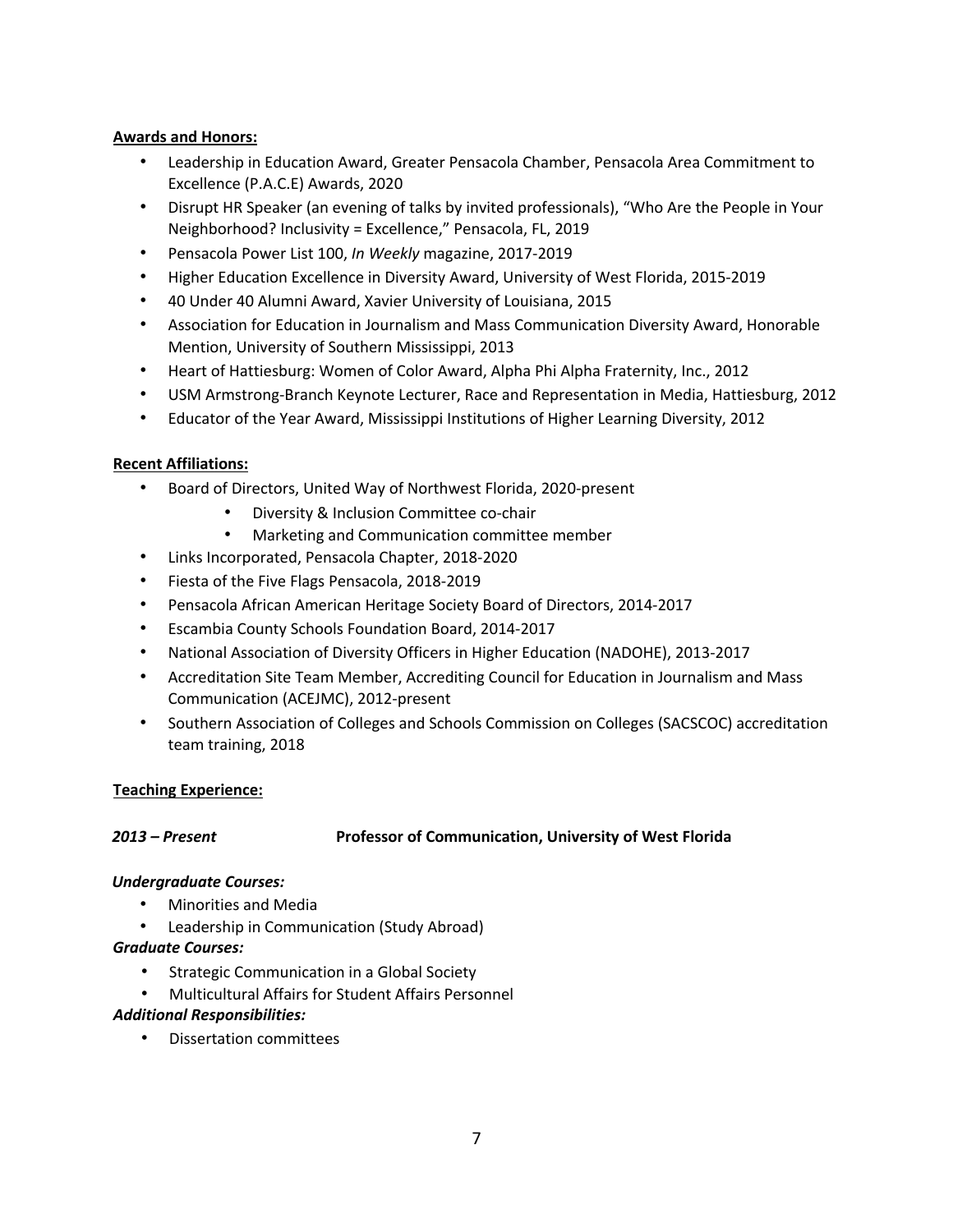### *2005-2013* **Associate and Assistant Professor, School of Journalism and Mass Communication, University of Southern Mississippi**

#### *Undergraduate Courses:*

- Advanced Broadcast Writing
- Introduction to Broadcast Writing
- Introduction to Mass Communication
- Women, Minorities and Media
- Writing for Radio and Television

#### *Graduate Courses:*

- Women, Minorities and Media
- Teaching Mass Communication
- Mass Communication Theories
- Critical Cultural Theories

#### *Additional Responsibilities:*

• Advised students in all majors/ chaired and served on dissertation and thesis committees

# *2003-2005* **Assistant Professor, Scripps Howard School of Journalism and Mass Communication, Hampton University**

#### *Undergraduate Courses:*

- Introduction to Mass Communication
- Introduction to Media Writing
- Introduction to News Writing

#### *Additional Responsibilities:*

• Academic advising & Advisor to *The Hampton Script*, campus newspaper

### *2000-2003* **Associate Instructor and Instructor, Ernie Pyle School of Journalism, Indiana University**

#### *Undergraduate Courses:*

- Advanced Media Writing
- Broadcast News Writing
- Introduction to Media Writing Visual Communication

### *1998-1999 Instructor, Mass Communications Department* **Xavier University of Louisiana**

#### *Undergraduate Courses:*

- Introduction to Mass Communication
- Introduction to Public Speaking
- Principles of Visual Media Electronic News Gathering and Reporting

#### *Additional Responsibilities:*

• Advised students on course selection, graduate school, and internships and coordinated production of weekly news show, "XTV Magazine"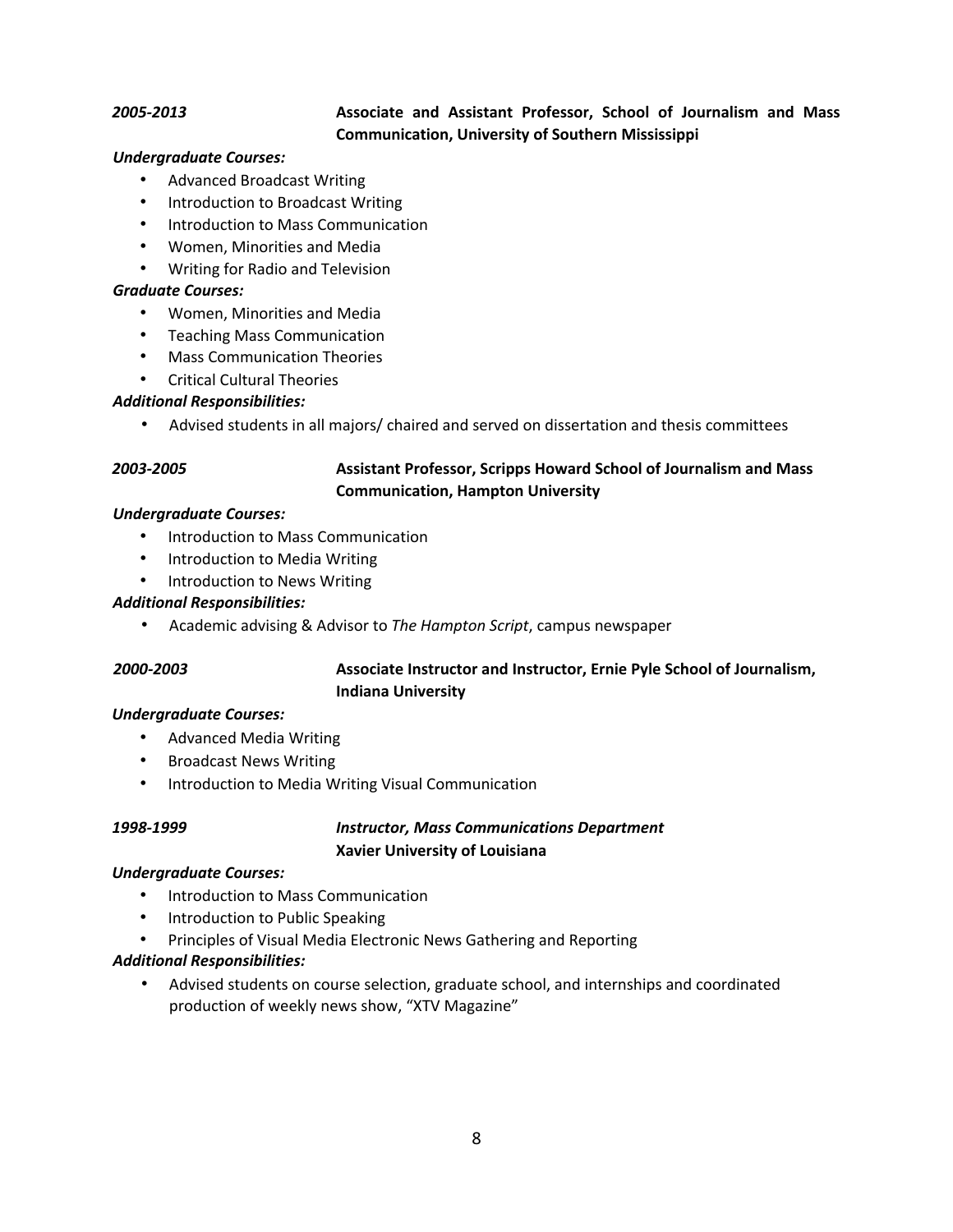#### **Leadership in High Impact Teaching and Learning :**

- **Partnership with Jikei Group of Colleges, Japan, and UWF, 2019** *Attended opening ceremonies at schools in Osaka and Tokyo to celebrate the 30-year relationship between UWF and the Jikei Group*
- **Partnerships Between UWF and Japanese Institutions Tamigawa University and Musachino University, 2018**

*Met with leadership at both universities for signing ceremonies to establish partnerships between UWF and these institutions*

- **UWF Confucius Institute (CI) Meeting in China, 2015 and 2017**  *Traveled with the CI staff and UWF administrators to Beijing, Chongqing, and Shanghai, meeting with faculty and administrators at our sister institution, Szechuan International Studies University, to discuss opportunities for faculty and students*
- **The UWF Catalyst Study Abroad Program, Summer 2014 and Fall 2017**  *Created a partnership with Global EDU to establish the Catalyst at UWF. Conducted site visits and taught with the Catalyst Study Abroad Program, in which students experience four countries in five weeks.*
- **Media Consultant, Mississippi Department of Mental Health, Dream of Hattiesburg, and Dream of Jackson, 2012-2013**

*Worked with all three organizations on a grant-funded project to produce content for a suicide prevention website and app to reach youth and military in the state. USM Mass Communication students participated as part of a high-impact learning experience.* 

• **Director, Youth Media Training Workshop, Dream of Hattiesburg, and the Department of Justice's Enforcement of Underage Drinking Laws, 2011-2013** *Conducted grant funded workshops to teach youth to create media messages countering negative messages publicized by major alcohol companies. Messages were placed on city billboards, in local media, and on social media.* 

• **Director, High School Journalism Workshop, University of Southern Mississippi, summers of 2011-2012**

*Coordinated a one-week workshop for 16 high school students from around the state. Incorporating all forms of mass media, students reported on diversity in Mississippi, careers in journalism, and drug and alcohol prevention.* 

• **Coordinator and Instructor, Mississippi Ya'll (Youth Leadership) Media Workshop, Hattiesburg, summers of 2010 and 2012**

*Led a workshop for high school students across Mississippi in which they created drug, violence, alcohol, and teen pregnancy prevention messages for radio, print, and social media* 

- **Assistant Director, Youth ACT Civic Journalism Workshop***,* **Hampton, VA, Summer 2004** *Cocoordinated workshop at Hampton University for high school students that focused on using the power of mass media to communicate issues that were of concern to their peer group*
- **Assistant Director, Scripps Howard Summer High School Journalism Institute**, **Hampton**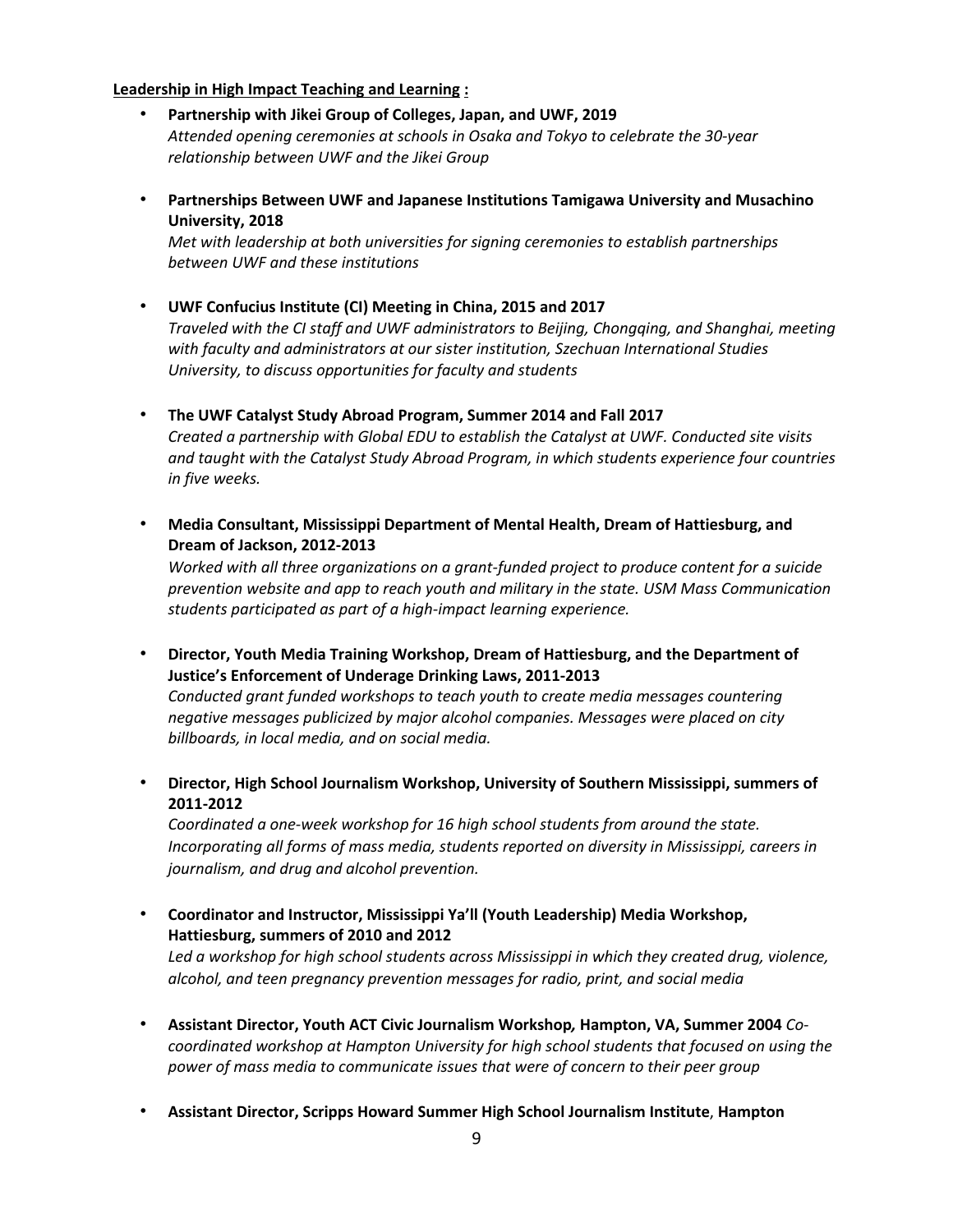#### **University, Summer 2004**

*Co-coordinated workshop for high school students in which they spent a week on campus producing a newspaper and TV news show*

#### **Research and Scholarship:**

#### *Conferences*

**International Communication Association**  *Panelist:* Blue Sky Session–"Transitioning to Diversity Work," San Diego, CA, 2017

**Society for Industrial and Organizational Psychology**  *Presenter:* "Diversity Work in Higher Education and Industry," Philadelphia, PA, 2015

**Globalization in Higher Education 2014**  Attendee, Dallas, TX

**National Association of Diversity Officers in Higher Education (NADOHE)**  Attendee, Washington, DC, 2017 Attendee, San Diego, CA, 2014

#### **National Conference on Race and Ethnicity in Higher Education (NCORE)**

*Presenter:* "When Allies Attack," Washington, DC, 2015 *Attendee,* Indianapolis, IN, 2014 *Attendee,* New Orleans, LA, 2013

#### **Discerning Diverse Voices Symposium**

*Panelist:* "The Importance of Diversity across the Academic Institution," University of Alabama, Tuscaloosa, 2012

#### **Mississippi State University Diversity Conference**

*Attendee representing USM Diversity Committee,* Hattiesburg, 2012

#### **Association for Education in Journalism and Mass Communication (AEJMC)**

*Presenter:* "Yes We Did? Race, Myth and the News Revisited," (Campbell, LeDuff, and Brown, authors), Boston, MA, 2009

*Presenter:* "ICE, ICE Baby! Local News, Immigration Raids and Audience Reactions Online," (LeDuff and Cecala, authors), Chicago, IL, 2008

*Organizer of plenary session and panelist:* "Striking a Match: How Contemporary News Coverage Opened National Dialogue about Race and Gender in the US," Washington, DC, 2007

*Presenter:* "Recoding New Orleans: News, Race and When the Levees Broke," (Campbell and LeDuff, authors), Washington, DC, 2007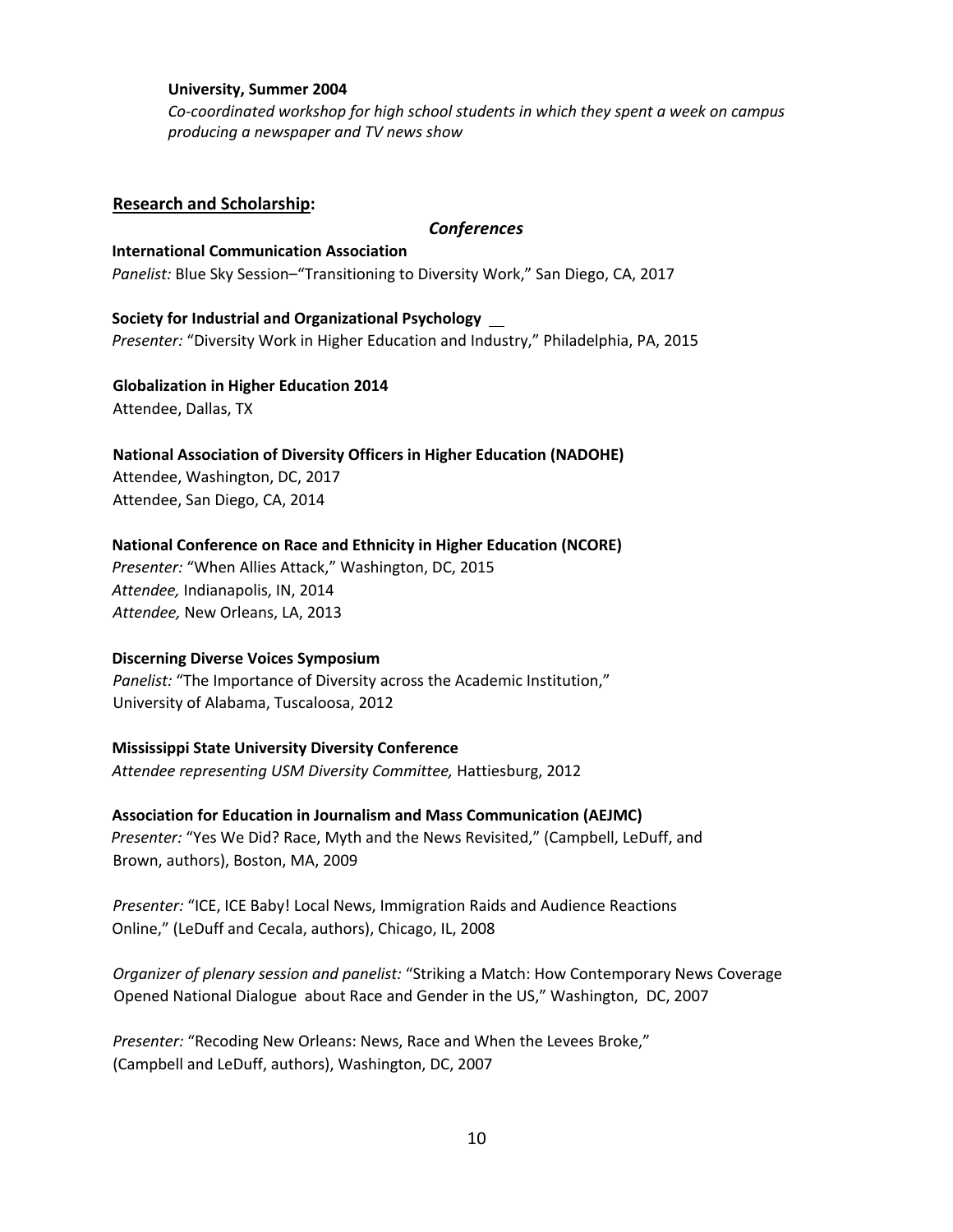*Presenter:* "Rebirth of a Nation: Race, Myth and the News 2005," (Brown, LeDuff, and Campbell, authors), San Antonio, TX, 2005

*Presenter:* "There's a Little Rapper and a Little Dapper in All of Us: Race Relations MTV Style," Toronto, Canada, 2004

#### **National Communication Association (NCA)**

*Panelist*: "Media Coverage of the 2010 Census: Seen . . . But Not Heard," New Orleans, LA, 2011

*Presenter:* "Simple Incivility or Outright Racism? Depends on Which Newspaper Tells the Story," (LeDuff, author), San Francisco, CA, 2010

*Panelist:* "Race and News in America," San Diego, CA, 2008

### **Southern States Communication Association (SSCA)**

*Presenter:* "A Gumbo of Opinions: Just Add a Hurricane, Racism, a Rise in Violent Crime, Political Corruption, Newspaper Coverage of All These Events and Watch It Simmer Online," (LeDuff, author), Savannah, GA, 2008

*Panelist:* "Media Images and Social Change," Louisville, KY, 2007

### **National Associations of African American and Hispanic Studies**

*Presenter:* "Lost in Translation: Media Framing of Immigration and Audience Reactions to News Coverage in South Mississippi," (LeDuff and Cecala, authors), Baton Rouge, LA, 2009

*Presenter:* "A Gumbo of Opinions: Just Add a Hurricane, Racism, a Rise in Violent Crime, Political Corruption, Newspaper Coverage of All These Events and Watch It Simmer On-line," (LeDuff, author), Baton Rouge, LA, 2008

*Panelist:* "Establishing the First Center for Black Studies in South Mississippi," Baton Rouge, LA, 2008

#### **Texas Southern University International Communications Conference**

*Presenter:* "You Know . . . It Makes Me Want to Shout!!! Coverage of Obama's Speech and Wilson's Outburst. Was It Simple Incivility or an Act of Racism?" (LeDuff, author), Houston, TX, 2010

*Presenter:* "Race, Class and Murder: How Local Television News in New Orleans Told the Story of the Louisiana Serial Killer," (LeDuff, author), Houston, TX, 2008

## *Publications*

LeDuff, Kim. Foreword to *Coping with Gender Inequities: Critical Conversations of Women Faculty*, by Sherwood Thompson and Pam Parry. Lanham, MD: Rowman and Littlefield, 2017.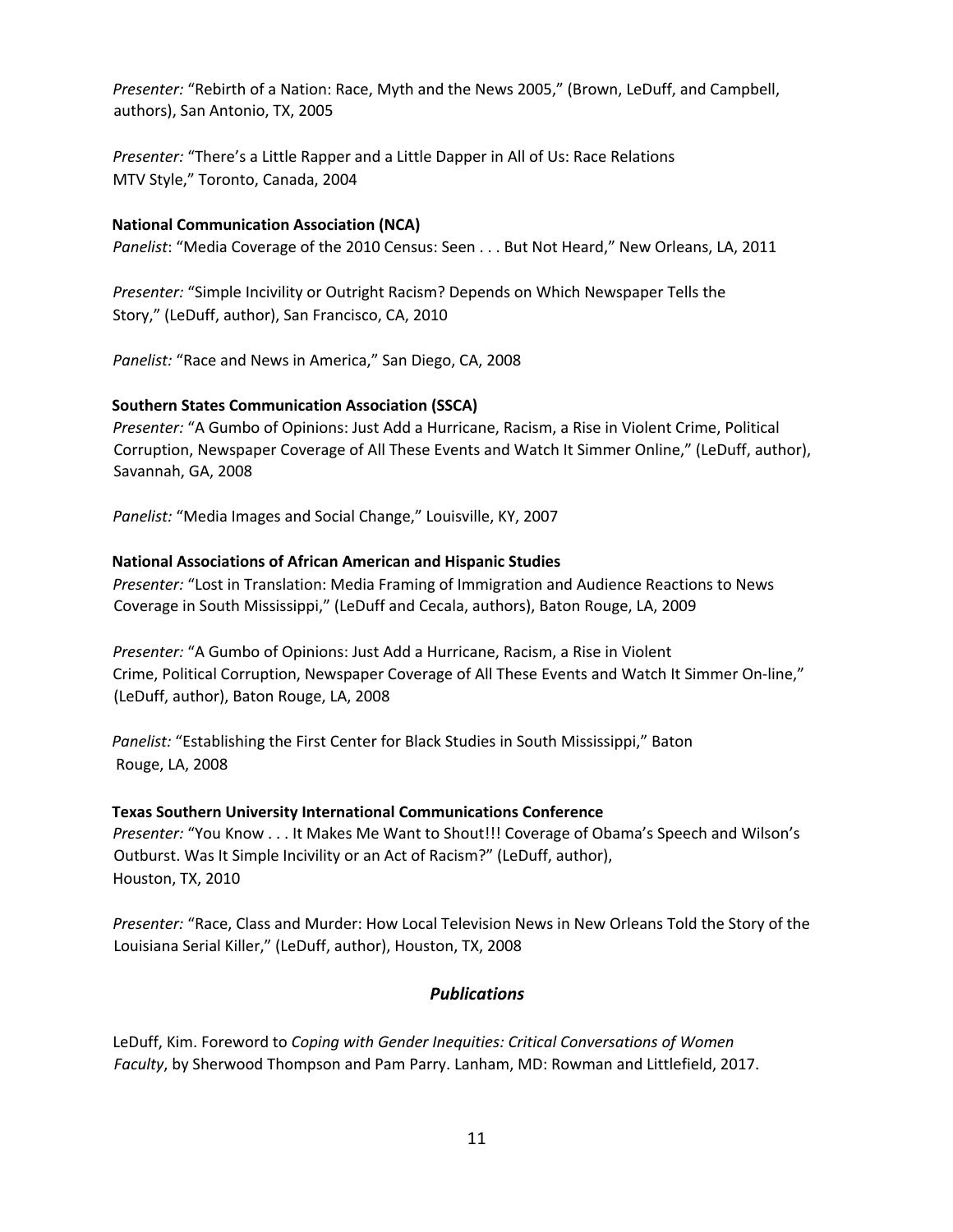LeDuff, Kim. "Critical Race Theory: Everything Old Is New Again." In *The Routledge Companion to Media and Race,* edited by Christopher Campbell. New York: Routledge, 2016.

LeDuff, Kim. "Down in the Tremé: Buck Jumping and Having Fun?" In *Watching While Black: Centering the Television of Black Audiences,* edited by Beretta Smith-Shomade. New Brunswick: Rutgers University Press, 2013.

Campbell, C.; LeDuff, K.; Brown, R.; and Jenkins, C. *Race and News: Critical Perspectives.* Philadelphia: Routledge, 2011.

Authored chapters:

Chapter 1: "Yes We Did?: Race, Myth and the News Revisited" by: Campbell, LeDuff, and Brown

Chapter 3: "Network News Coverage of Race in the Era of Obama" by: LeDuff

Chapter 5: "From the Water Cooler to the World Wide Web: Audience Commentary on News Stories On-line" by LeDuff and Cecala

Chapter 7: "Simple Incivility or Outright Racism? How Newspapers Covered Joe

Wilson's Outburst during Obama's Congressional Address on Health Care" by LeDuff

Chapter 8: "The Real Price of Oppression: Fox News Coverage of the Virginia Tech Shooter" by LeDuff Chapter 11: "Localizing Terror, Creating Fear in Post 9/11 Local TV News" by LeDuff

LeDuff, Kim. *Tales of Two Cities: How Race and Crime Intersect on Local Television News in New Orleans and Indianapolis.* Baltimore: Lambert Academic Publishing, 2009.:

LeDuff, Kim. "Al Roker," "Bernard Shaw," "Bryant Gumble," "Charlayne Hunter-Gault," "Ed Bradley," "Ed Gordon," "John Johnson," "John Russwurm," "Juan Williams," "Leonard Pitts." In *Great Lives from History: African Americans.* New York: Salem Press, 2010.

LeDuff, Kim. "Challenges and Opportunities Faced by Minority Students." In *Getting the Most from Your Graduate Education in Communication,* edited by S. Arneson and P. Morreale. Washington, DC: National Communication Association, 2008.

LeDuff, Kim. *A Gumbo of Opinions: Just Add a Hurricane, Racism, a Rise in Violent Crime, Political Corruption, Newspaper Coverage of All These Events and Watch It Simmer On-line.* 2008 Monograph Series. Westbrook: National Association for African American Studies, 2008. http://www.naaas.org/monograph2008.pdf

## *Grants and Fundraising*

# **Trio/Student Support Services Grant, US Department of Education, 2015 and 2020,**

## **\$1.46 million (each).**

Primary Investigator on this five-year grant awarded to UWF to support students who are first generation, low income, and/or disabled.

## **Take Stock Collegiate Scholars at UWF, Gulf Power, 2017, \$300,000.**

Take Stock Collegiate Scholars Program resulted in this four-year grant that supports student success for participants in Take Stock in Children, a state-wide program for academically talented, low-income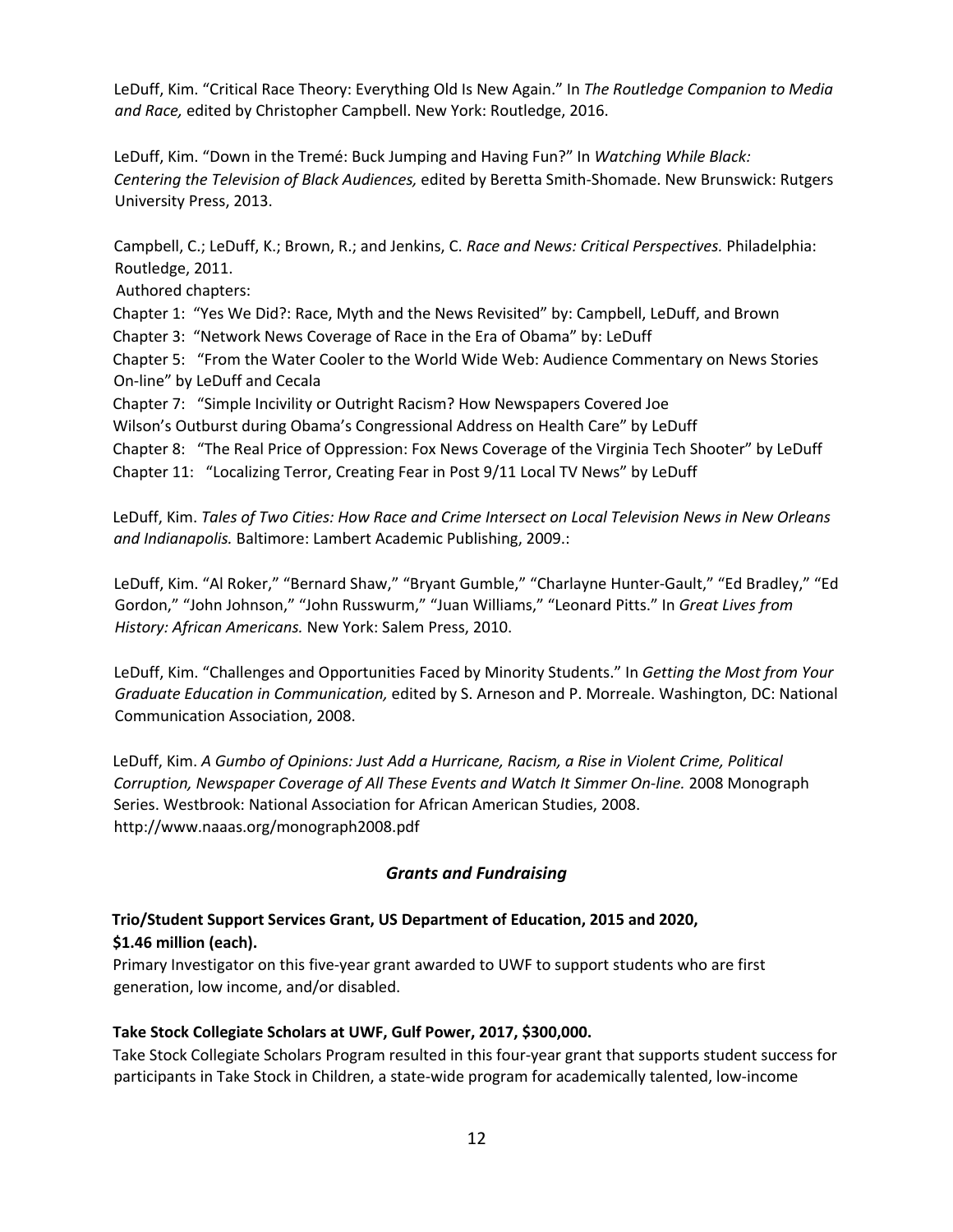elementary and high school students in Florida. The program served as a model for the state and was later replicated at other institutions in Florida.

# **Federal Suicide Prevention Grant, Substance Abuse and Mental Health Services Administration (SAMHSA) grant to Mississippi Department of Mental Health and Dream of Hattiesburg, 2012, \$300,000.**

Served as media consultant in the grant writing process, coordinating the development of the website and promotional materials for this three-year grant. The target is youth and military across the state.

### **Enforcing Underage Drinking Laws, E.U.D.L. Federal Grant to Dream of Hattiesburg, 2011, \$75,000.**

Partnered with Dream of Hattiesburg to hold workshops teaching youth to design alcohol prevention campaigns, which were subsequently developed by college students and used on billboards, in radio PSAs, and on materials for distribution in elementary and high schools across the state of Mississippi. The grant was awarded for three years.

#### **Mini Grant, Scripps Howard Foundation, 2004, \$18,000**.

Co-investigator on this grant to host a summer high school journalism institute at Hampton University.

### **Mini Grant, Scripps Howard Foundation, 2004, \$6,000.**

Co-Investigator on this grant to host a summer civic journalism institute for high school students at Hampton University in Partnership with Youth ACT.

### **Youth ACT Grant, the Kellogg Foundation, 2004, \$2,000.**

Grant to support a summer civic journalism institute for high school students in Hampton, Virginia, to encourage youth empowerment through media. Students produced PSAs for radio, as well as a video and newsletter distributed to local high schools.

#### **Xavier University of Louisiana Faculty Development Grant, Bush-Hewlett, 1999, \$5,000.**

Grant supported On-line Writing Laboratory in Communications and the development of a website aimed at linking the field of communications, writing in the discipline, and technology.

## **University Service:**

#### *University of West Florida, 2013-present*

- Graduation Committee
- President's Cabinet
- Provost's Council
- Retention Committee
- Search Committees
- Strategic Enrollment Committee
- United Faculty of Florida Collective Bargaining Team

#### *University of Southern Mississippi, 2005-2013*

- Advisory Board, USM Center for Community-Engaged Research to Reduce Health Disparities
- Facilitated sensitivity training for USM Sexual Misconduct Investigation team
- USM Committee on Services and Resources for Women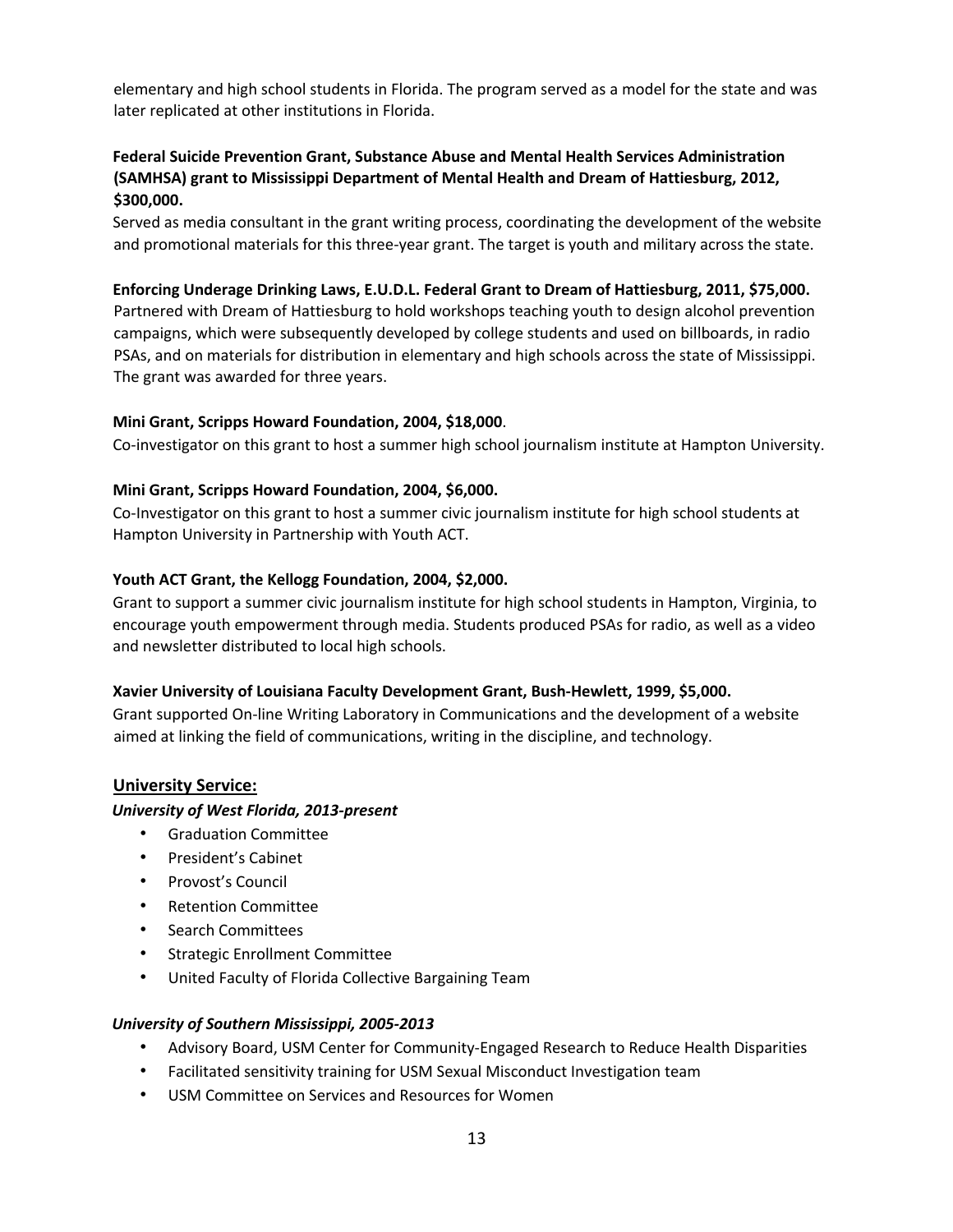- Chair, USM Diversity Committee
- Graduate School Grievance Committee
- USM School of Mass Communication and Journalism: Assessment Committee, Diversity Committee, Faculty Search Committee, Hall of Fame Committee, Technology Committee, Chair, Search Committee(s), Chair, Summer School and Mini Sessions

#### *Hampton University, 2003-2005*

- Hampton University Catalog Committee, Spring 2003
- Scripps Howard School of Journalism: Academic Discipline Committee, Accreditation Committee, Curriculum Committee, Hampton Script Advisory Board, Spring 2003

#### *Xavier University of Louisiana, 1998-1999*

- *Across Curriculum Thinking Committee*
- *Faculty Council Representative*
- *Communication Department Liaison, Gradstar (graduate placement program)*
- *Evaluator, Speech Competency Exam*

#### **Community Service:**

### *Pensacola, FL, 2013-present*

- UWF Campus Conversations
- UWF Women in Leadership Conference
- STEAM workshops, Pensacola Chapter of Links, Inc.
- Guest speaker, Subwest Rotary Club of Pensacola
- Mistress of Ceremonies, Gulf Coast African American Chamber of Commerce Awards
- Diversity Training for Achieve Escambia Leadership
- Xavier University of Louisiana Advisory Board for Mass Communication
- Panelist, "Women of Power," Gulf Coast African American Chamber of Commerce
- Front Row Expert, Pensacola Network for African American Business Owners

#### *Hattiesburg, MS, 2005-2013*

- Guest Speaker, "It's Your DREAM 2013," Sponsored by Dream of Hattiesburg, Inc., and Pine Belt Mental Health
- Guest Speaker, "Using Social Media in Prevention," Jackson State University School of Social Work
- Presenter, "Social Media and Safety," Unity in the Community
- Dream of Hattiesburg Community Planning Coalition, representing USM
- Panelist, "Cradle to the Prison Pipe Line," Children's Defense Fund, Regional Conference
- Guest Speaker, "Careers in Higher Education," Tulane University Career Center
- Free Speech Radio Network Training Workshop, Xavier University of Louisiana

#### *Hampton, VA, 2003-2005*

- Advisory Board, Youth ACT
- Guest, "The HBCU Experience," Earl Caldwell's Radio Show, Pacifica Radio, New York, NY